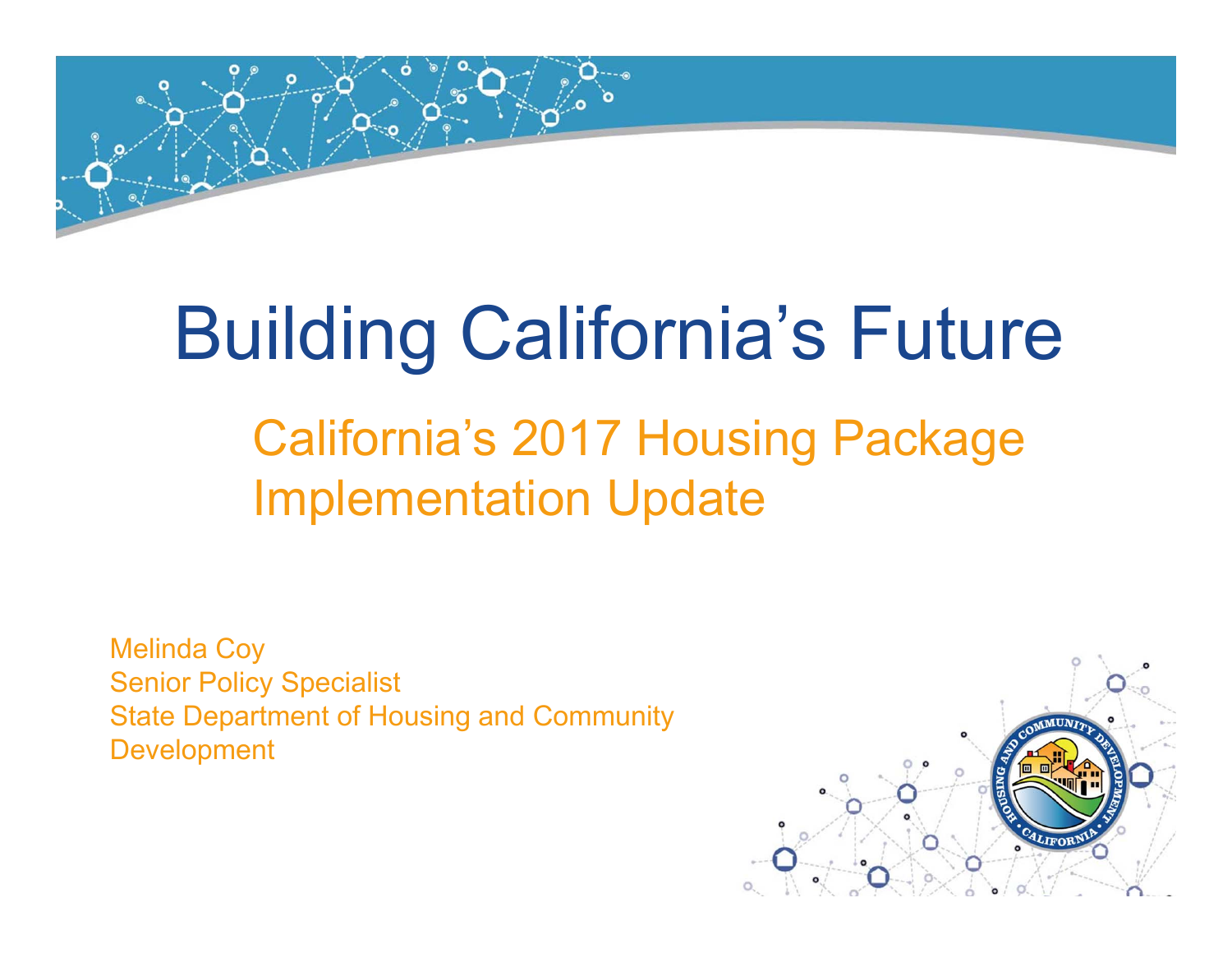

# California's 2017 Housing Package Enacted September 29, 2017



- $\epsilon$ •• Streamlined approvals
	- Greater enforcement
- Preservation Preservation
- Permanent fun Permanent funding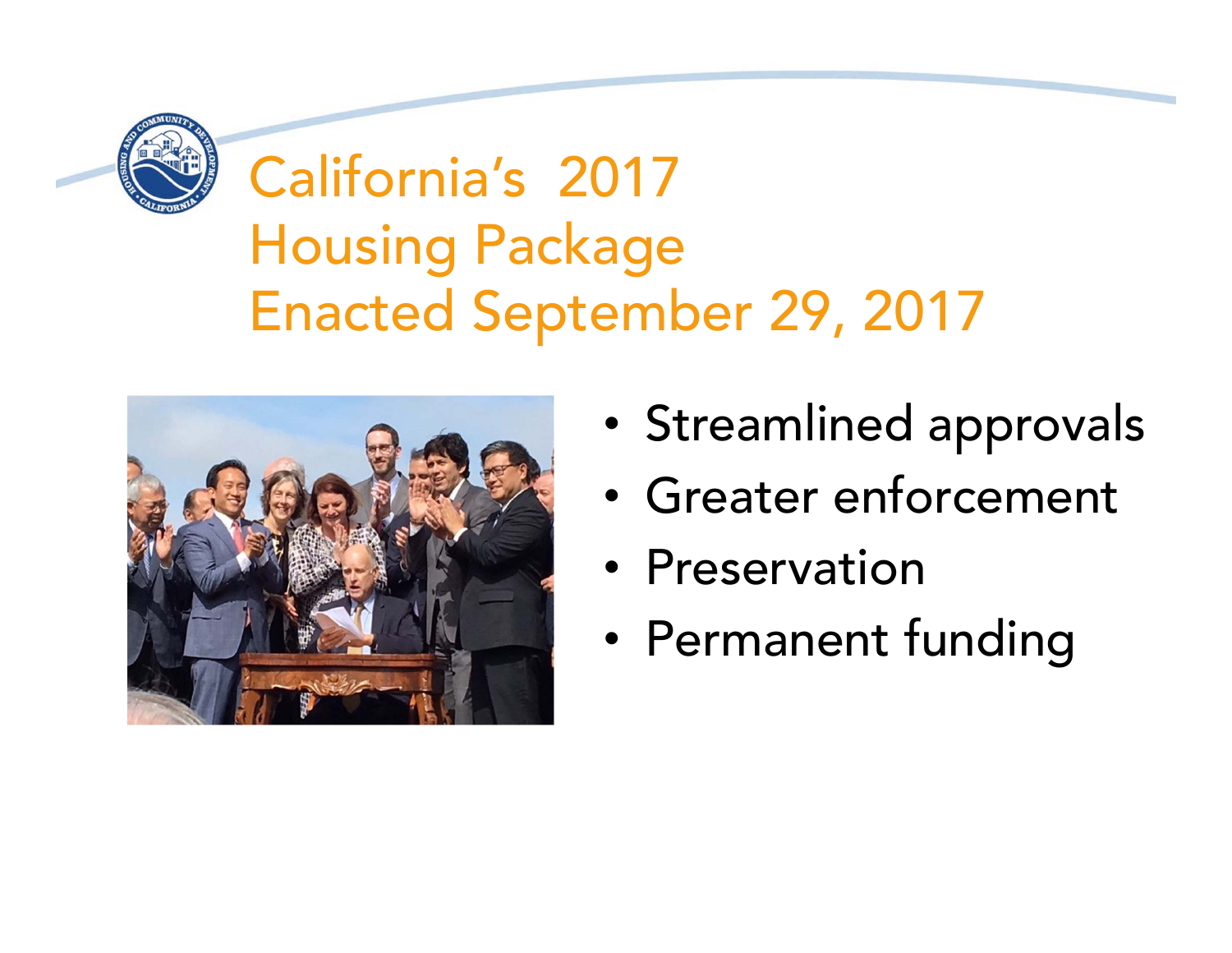

# **2017 Housing Package**

| <b>Streamline multifamily housing developments</b>   |  |  |  |  |  |  |  |  |  |  |
|------------------------------------------------------|--|--|--|--|--|--|--|--|--|--|
| <b>Establish Workforce Housing Opportunity Zones</b> |  |  |  |  |  |  |  |  |  |  |
| <b>Housing sustainability districts</b>              |  |  |  |  |  |  |  |  |  |  |
| <b>Additional housing evaluation</b>                 |  |  |  |  |  |  |  |  |  |  |
| <b>Housing element enforcement</b>                   |  |  |  |  |  |  |  |  |  |  |
|                                                      |  |  |  |  |  |  |  |  |  |  |
| <b>Strengthen Housing Accountability Act</b>         |  |  |  |  |  |  |  |  |  |  |
| No-net-loss                                          |  |  |  |  |  |  |  |  |  |  |
| <b>Housing element sites inventory</b>               |  |  |  |  |  |  |  |  |  |  |
| <b>Inclusionary housing</b>                          |  |  |  |  |  |  |  |  |  |  |
| <b>Preservation</b>                                  |  |  |  |  |  |  |  |  |  |  |
| <b>Farmworker housing</b>                            |  |  |  |  |  |  |  |  |  |  |
| Create a permanent source of funding                 |  |  |  |  |  |  |  |  |  |  |
| \$4 billion housing bond                             |  |  |  |  |  |  |  |  |  |  |
|                                                      |  |  |  |  |  |  |  |  |  |  |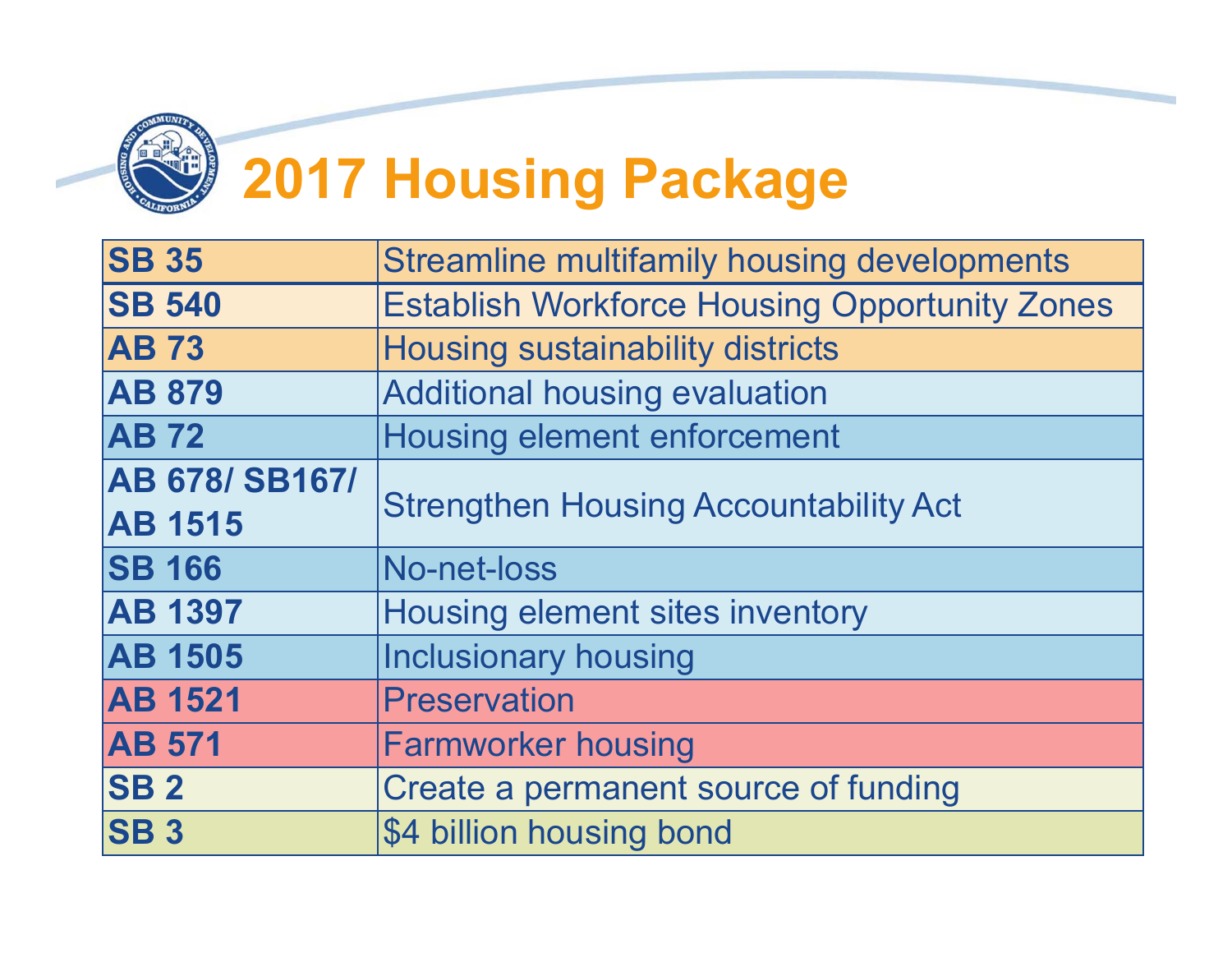# **SB 2 Building Jobs and Homes Act**

**Year 1**

**Year 2 and beyond**

**State-Administered50% Planning Grants\*\* 5% for Technical Assistance**

**State-Administered50% Homeless Programs**

**Locally-Administered70% Affordable Housing**

#### **State-Administered**

**15% middle-income rental 5% production incentive 10% farmworker housing**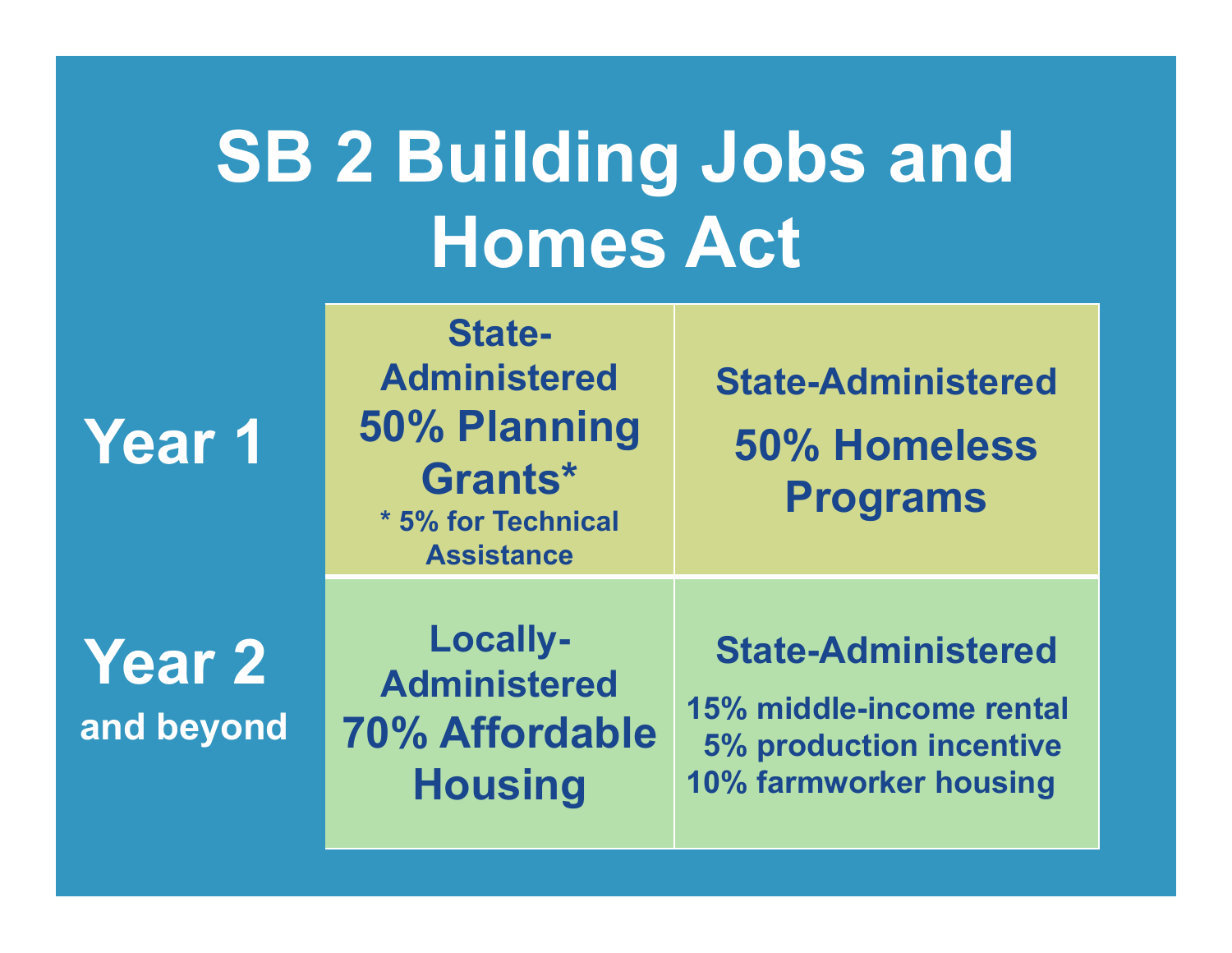# **Streamline Housing Permitting**

#### > SB 35 (Wiener) Affordable Housing: Streamlined Approval Process

- Streamlined approval process with objective standards for qualifying multifamily infill developments in communities that have failed to meet their regional housing need allocation (RHNA)
- Must comply with existing general plan, zoning
- Sites in coastal zones & other designated areas excluded
- Development must provide at least 10% for lower-income families or a higher local inclusionary threshold

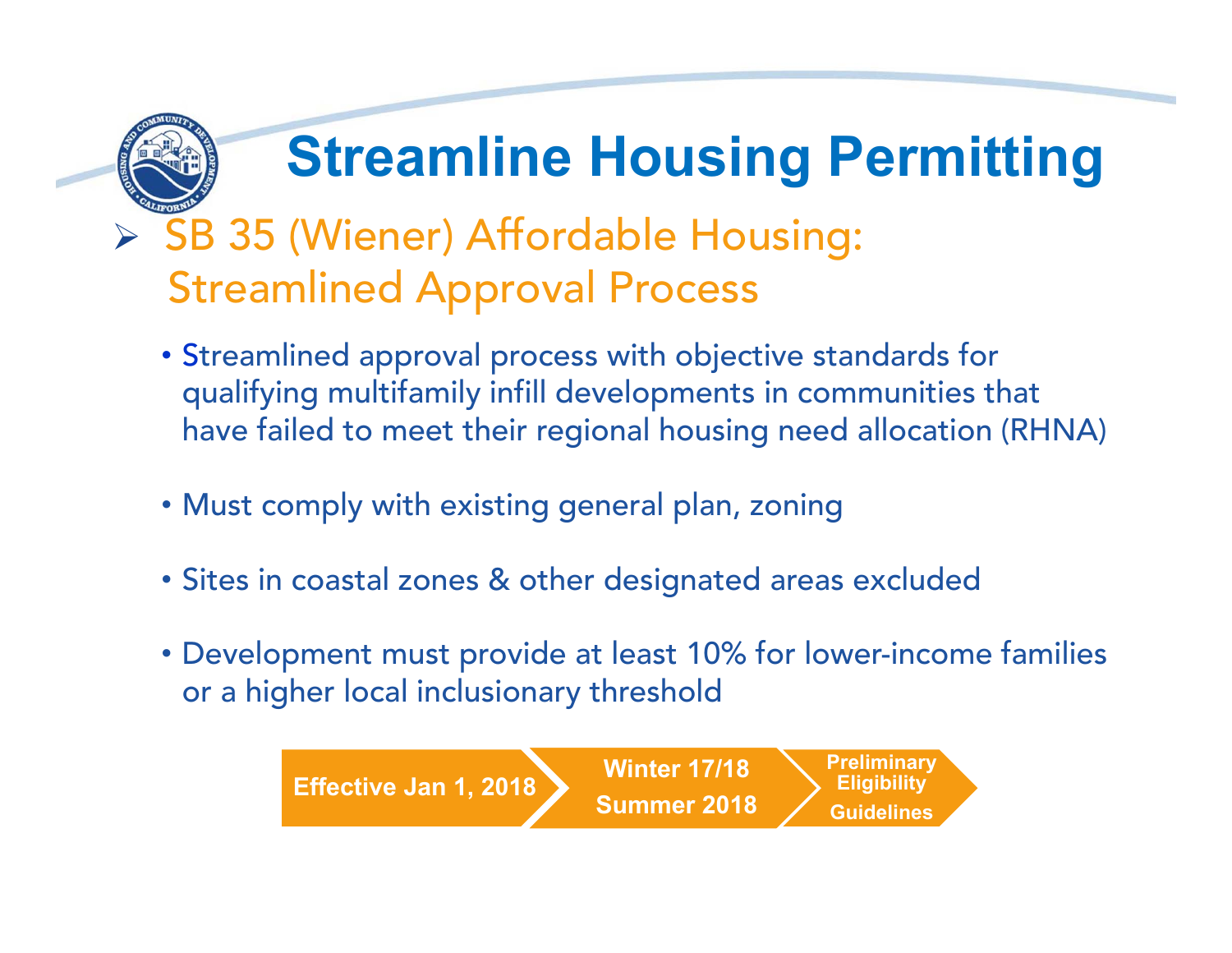#### **Housing Element Open Data Project**



| <b>JURISDICTION</b>   | <b>VLI RHNAI.</b> | VLI<br><b>PERMITS</b> | <b>UNITS</b> | <b>UNITS</b> | <b>UNITS</b> | <b>VLI %</b> | <b>PERMITS</b> | LI (DR<br><b>UNITS</b> | LI (NDR)<br><b>UNITS</b> | <b>UNITS</b> | LI%<br>0010<br>TE | <b>MOD</b><br><b>RHNA</b> | <b>MOD</b><br><b>IPERMITS</b> | <b>MOD</b><br><b>RFMAI</b><br><b>UNITS</b> | TE.   | <b>ABOVE</b><br><b>MOL</b><br><b>RHNA</b> | <b>ABOVE</b><br><b>MOD</b><br><b>IPERMITS</b> | <b>ABOVE</b><br><b>MOD</b><br><b>REMAIN</b><br>UNITS- | <b>ABOVE</b><br>MOD <sub>9</sub><br><b>TE</b> | <b>RHNA</b><br><b>TOTAL</b> | <b>TOTAL</b><br>PERMI <sub>1</sub> | <b>TOTAL</b><br><b>RHN/</b><br><b>REMAI</b> |
|-----------------------|-------------------|-----------------------|--------------|--------------|--------------|--------------|----------------|------------------------|--------------------------|--------------|-------------------|---------------------------|-------------------------------|--------------------------------------------|-------|-------------------------------------------|-----------------------------------------------|-------------------------------------------------------|-----------------------------------------------|-----------------------------|------------------------------------|---------------------------------------------|
| <b>ALAMEDA</b>        | 444               |                       |              |              |              | 12.2%        |                |                        |                          |              |                   | 283                       |                               |                                            | 1.2%  | 748                                       | 319                                           | 429                                                   | 42.6%                                         | ,723                        |                                    | 1.284                                       |
| <b>ALAMEDA COUNTY</b> |                   | 120                   |              |              |              | 27.9%        |                |                        |                          |              | 34.8%             | 295                       |                               | 260                                        |       |                                           |                                               | 747                                                   | 8.6%                                          | 769                         |                                    | 1.465                                       |
| <b>ALBANY</b>         |                   |                       |              |              | 80           | 0.0%         |                |                        |                          |              |                   |                           |                               |                                            |       | 145                                       |                                               |                                                       |                                               | 335                         |                                    | 186                                         |
| <b>BERKELEY</b>       | 532               |                       |              |              |              | 16.0%        |                |                        |                          |              | 3.8%              |                           |                               | 452                                        | 22.6% | .401                                      |                                               | 601                                                   | 57 1%                                         | 2.959                       | .034                               | 1.925                                       |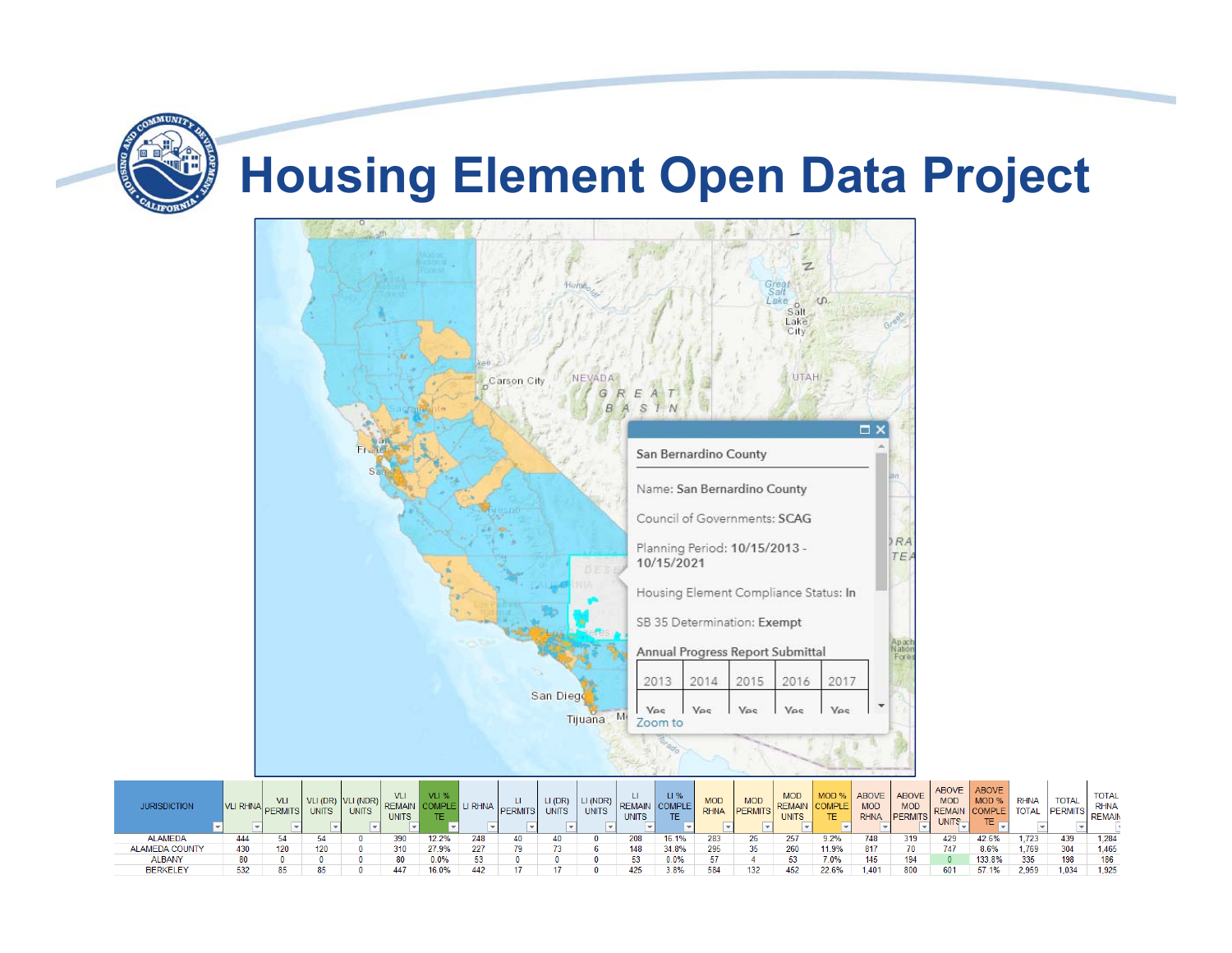## Housing Accountability Act (HAA) **AB 678 (Bocanegra)/SB 167 (Skinner) & AB 1515 (Daly)**

- $\triangleright$  Higher standard of proof required for a local agency to defend any denial of low-to-moderate-income housing development projects
- $\triangleright$  Imposes a \$10,000 per unit penalty on cities/counties that ,for unjustified reasons, deny approval of new homes affordable to low or moderate income Californians
- Limits deference of State courts to local jurisdiction's interpretation of HAA standards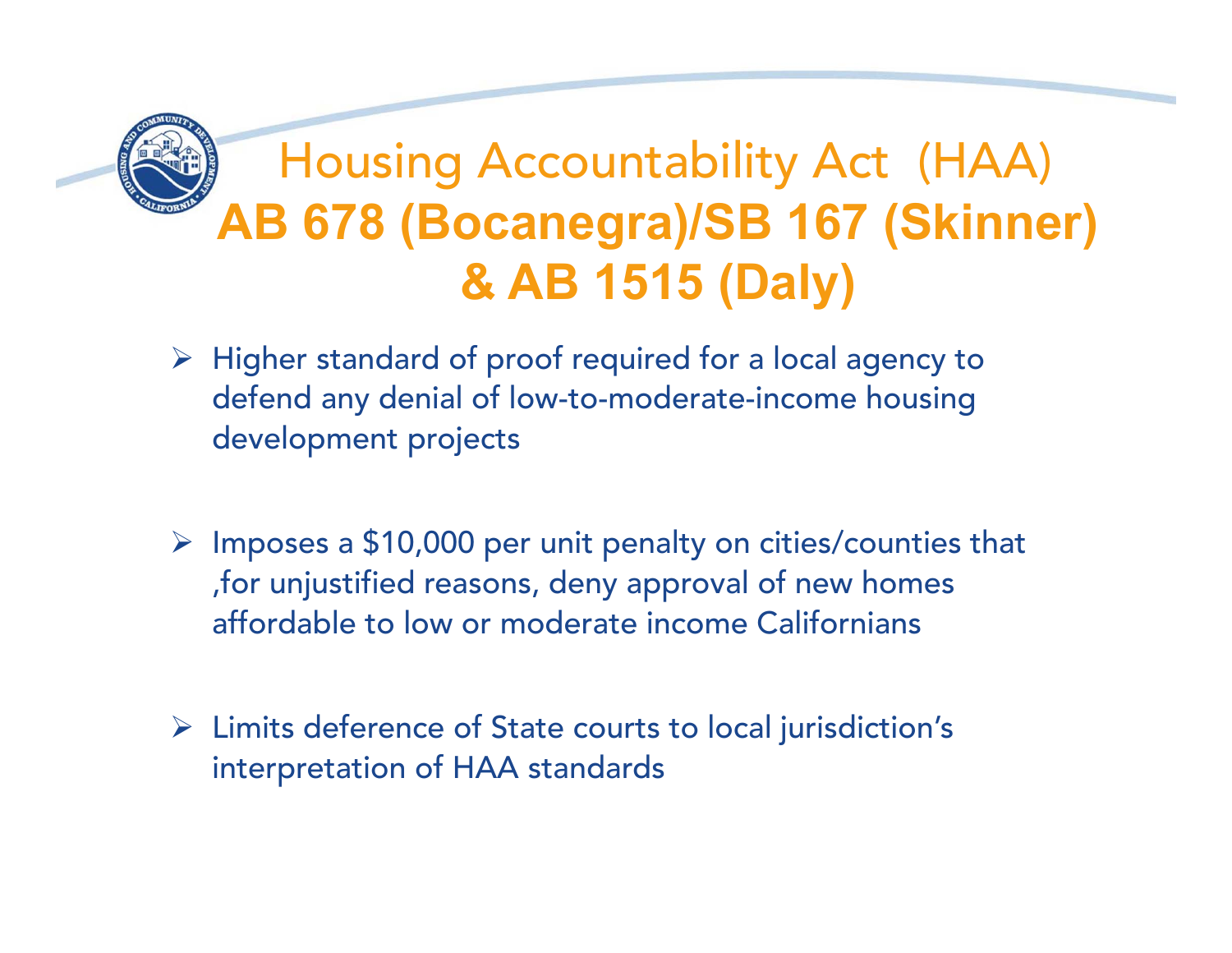

## Housing Element Accountability

 AB 1397 (Low) Adequate Housing Element Sites Strengthens housing planning law to ensure appropriate land is appropriately designated and available for development

- **▶ SB 166 (Skinner) No Net Loss** Ensures appropriately zoned land remains available for development of housing affordable to lower income **Californians**
- AB 879 (Grayson) Local Transparency Strengthens housing element requirements to address constraints to building housing
- AB 72 (Santiago) Housing Element Enforcement Strengthens enforcement of housing element law and authorizes HCD to refer violations to the Attorney General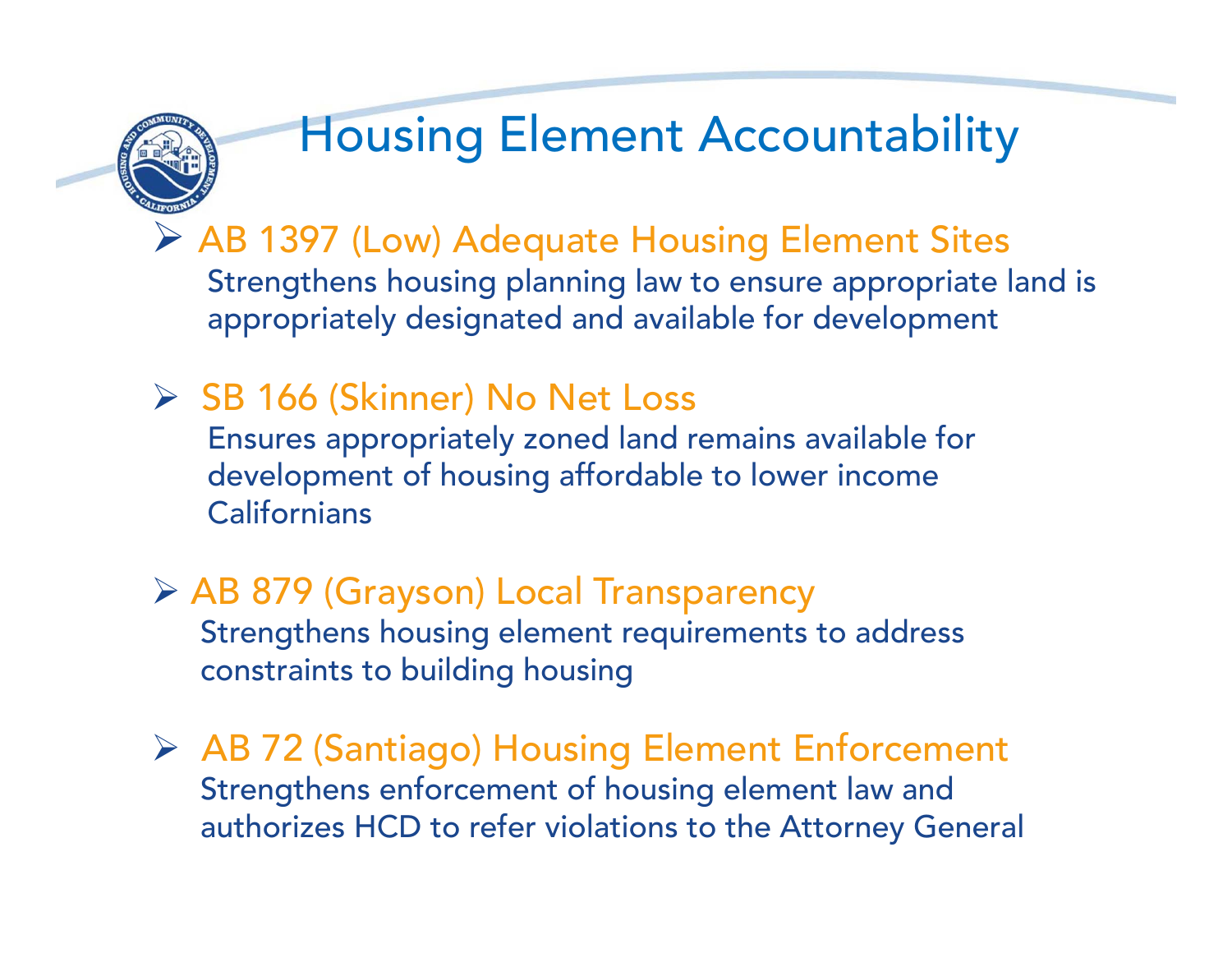

- Authorizes adoption of inclusionary housing ordinances that include rental unit requirements (Palmer Fix).
- $\triangleright$  Requires alternative means of compliance that may include, but is not limited to, in-lieu fees, land dedication, off-site construction, or acquisition and rehabilitation of existing units, and makes a number of other findings and declarations related to inclusionary housing.
- Allows the Department of Housing and Community Development to review inclusion ordinances in specified circumstances.